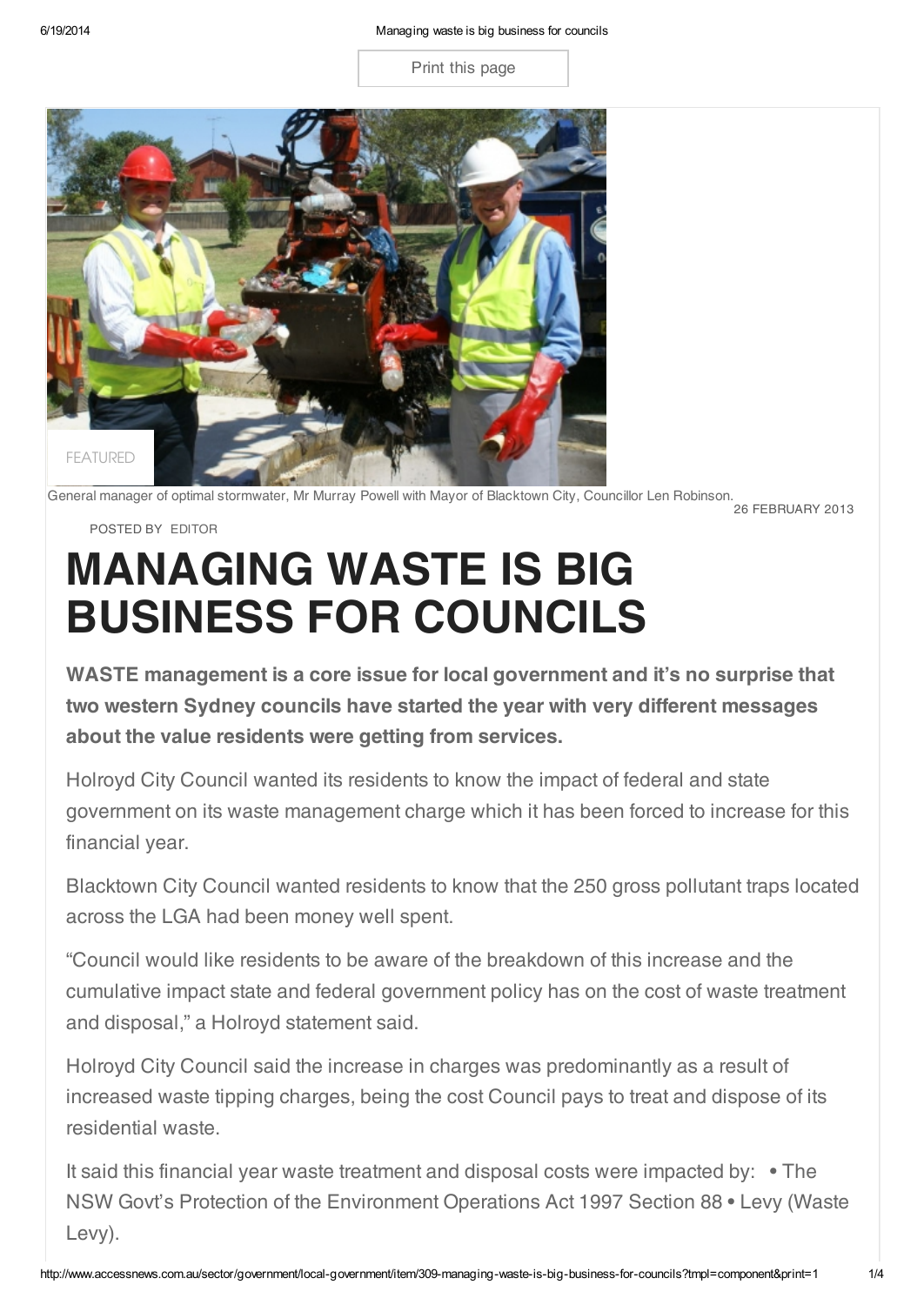## 6/19/2014 Managing waste is big business for councils

• The NSW Govt's tighter regulations as part of The Organic Outputs Derived from • Mixed Waste Exemption 2010 meaning Council has incurred additional costs for the processing of waste at the UR-3R alternate waste treatment facility.

• The commencement of the Federal Government's Clean Energy legislation.

The impact of the above totalled an additional cost for each domestic waste service of \$73.19, approximately 18% of Council's domestic waste management charge.

"This is double taxation and one of these imposts isn't necessary," Holroyd Mayor Ross Grove told WSBA. "Our residents are being double slugged, it's as simple as that."

Meanwhile, Blacktown City Council wanted residents to know its gross pollutant traps were protecting the areas waterways from hundreds of tonnes of waste every year.

Blacktown City Council regularly empties and cleans over 250 gross pollutant traps located throughout its LGA.

They were introduced into Blacktown LGA in the early 1990s and act as a large sieve filtering pollution out of the water before it flows into nearby creeks and waterways.

The gross pollutant traps are funded by grants from the NSW government, developer contributions, private industry and council programs.

Blacktown City Mayor Len Robinson recently witnessed a trap being emptied in the Angus Creek catchment in Rooty Hill, where a number of traps are located.

Cr Robinson was impressed with the amount of rubbish collected - an astonishing five tonnes of pollution during a three month period.

"Gross pollutant traps are a cost effective way to maintain our stormwater systems, they ensure that the rubbish and pollution that is carried into our drains remains out of our waterways", Cr Robinson said.

"Stopping problems and pollution at the source helps protect the environment and lessens Council's maintenance costs."

The pollution removed included polystyrene, various drink containers, straws, cigarette butts, tennis balls, plastic bags, paper, chip packets, and a range of takeaway food containers.

It also included organic matter, such as leaves, grass and weeds and a reasonable amount of sediment, that was likely to contain nutrients, oils and heavy metals.

"Local residents can help lessen the amount of pollution going into stormwater systems by regularly sweeping their gutters, picking up their pets droppings and disposing of rubbish in the correct way," Cr Robinson said.